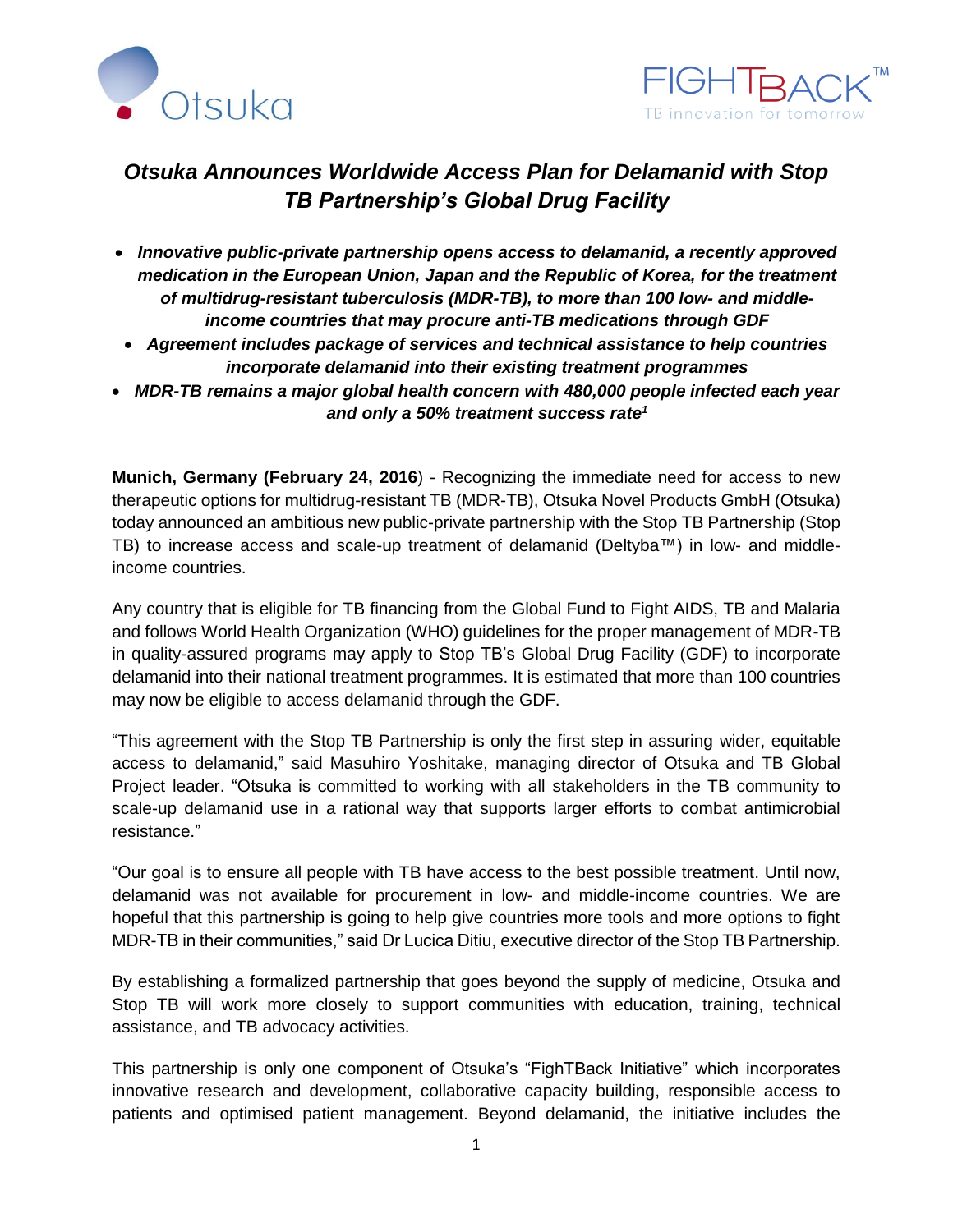development of a first-ever paediatric formulation for MDR-TB, diagnostic solutions, mHealth tools, and potential future anti-TB drug candidates. Otsuka is also engaging in close to a dozen third-party research collaborations looking at shorter, more effective and more patient-friendly ways to fight MDR-TB. Included in this, Otsuka is proud to work with Médecins Sans Frontières, Partners in Health and Interactive Research & Development on the endTB project which will evaluate new regimens for the treatment of MDR-TB and reduce existing country-level barriers to the uptake of new TB drugs while building a broader evidence-base for WHO recommendations.

## **About Delamanid**

The efficacy of delamanid was studied in a large, randomized, placebo-controlled phase 2 trial that included a 2-month treatment period and a 1-month follow-up of 481 MDR-TB patients (Trial 204), with 213 patients continuing to a 6-month open-label treatment trial (Trial 208), and concluding with a 24-month follow-up study of 421 out of the originally randomized 481 patients (Trial 116). Adding 100 mg delamanid twice daily to a WHO-recommended optimized background regimen (OBR) was associated with a statistically significant 53% increase (p=0.008) in the percentage of patients achieving sputum culture conversion (SCC) at 2 months (45.4%) compared to those with placebo added  $(29.6\%)^{2,3}$ 

SCC is an indicator of when a patient is no longer infectious. The more rapid clearance of TB bacilli is important since SCC at two months is strongly correlated with improved patient outcomes.

Clinical trial results demonstrated that adverse events were evenly distributed in the delamanid and placebo treatment groups with the exception of QT prolongation. Electrocardiogram QT prolongation was reported in 9.9% of patients receiving delamanid as 100 mg twice daily compared to 3.8% of patients receiving placebo plus OBR. This was not accompanied by any clinical symptoms such as syncope or arrhythmias.<sup>2</sup>

A Phase 3 trial of delamanid is fully enrolled, and involves six months of treatment with delamanid plus OBR in patients with MDR-TB, including those with co-existing HIV infection. The trial is taking place in Estonia, Latvia, Lithuania, Moldova, Peru, the Philippines, and South Africa with results expected in 2018. Additionally, enrollment continues for a clinical program exploring the use of delamanid in pediatric MDR-TB and is evaluating a dispersible formulation for use with younger children and infants.

Delamanid has received regulatory approval in the European Union, Japan and the Republic of Korea and registrations are underway in China, Hong Kong, Indonesia, Philippines and Turkey; delamanid is not currently approved in the US. In 2014, the WHO published an interim policy guidance on "The Use of Delamanid in the Treatment of Multidrug-Resistant Tuberculosis"<sup>4</sup> and in 2015 delamanid was added to the WHO's Essential Medicines List.

For more information, please visit:<http://otsuka-onpg.com/>

**MEDIA CONTACT:** Marc Destito Communications Director, Global TB Project [mdestito@otsuka.ch](mailto:mdestito@otsuka.ch) ; +41-78-881-03-22